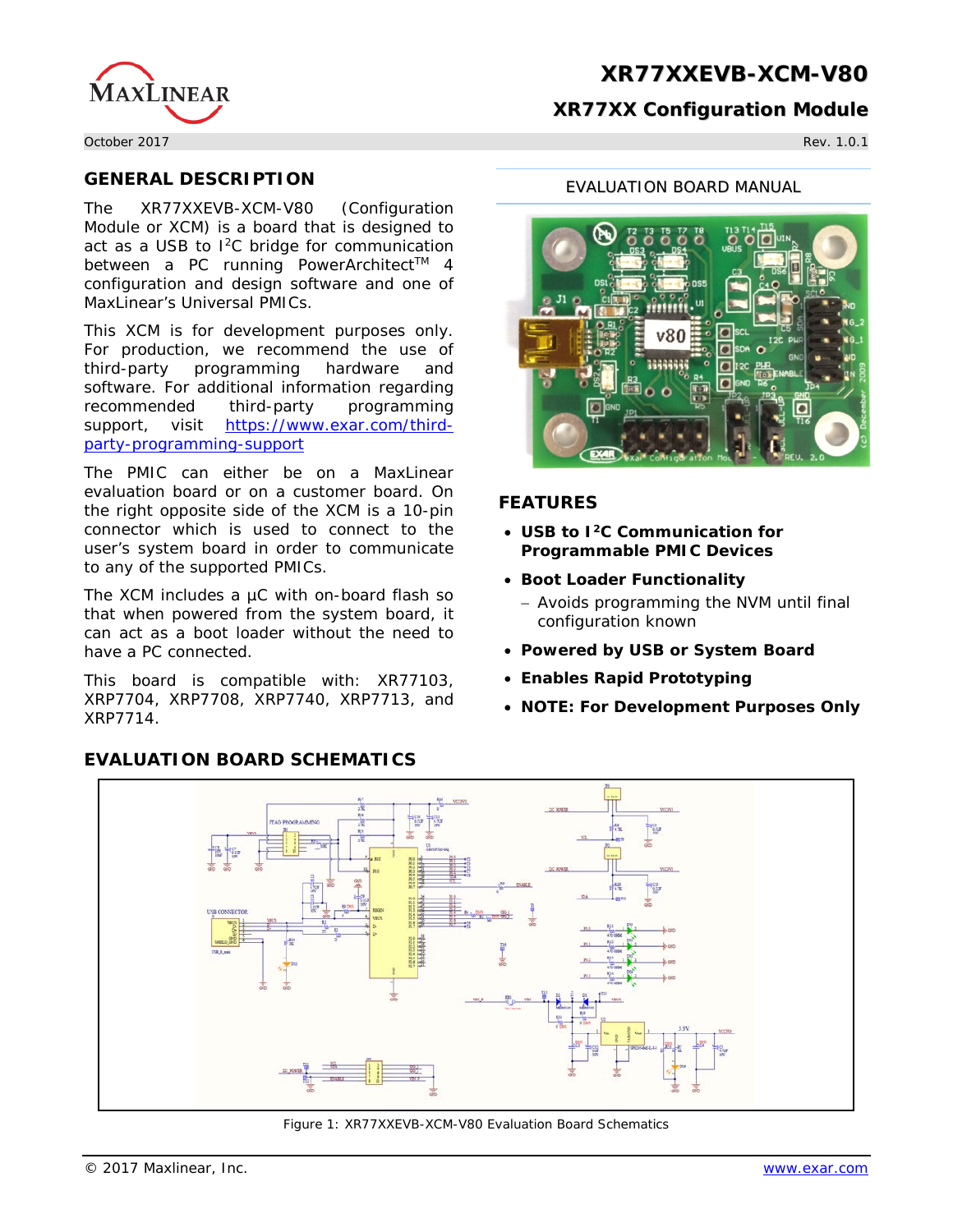

# **XR77XX Configuration Module**

## **PIN ASSIGNMENT**



Figure 2: XR77XXEVB-XCM-V80 JP4 Pin Assignment

## **PIN DESCRIPTION**

| <b>Name</b>   | <b>Pin Number</b> | <b>Description</b>                                                                               |
|---------------|-------------------|--------------------------------------------------------------------------------------------------|
| <b>SCL</b>    | JP4 PIN1          | <b>I2C Clock</b>                                                                                 |
| <b>GND</b>    | JP4 PIN2          | Ground                                                                                           |
| <b>SDA</b>    | JP4 PIN3          | 12C Data                                                                                         |
| $Sig_2$       | JP4 PIN4          | General purpose signal 2                                                                         |
| $12C$ Power   | JP4 PIN5          | Connect to the preferred IO voltage. Only required when a voltage other than 3.3V is<br>desired. |
| $Sig_1$       | JP4 PIN6          | General purpose signal 1                                                                         |
| <b>GND</b>    | JP4 PIN7          | Ground                                                                                           |
| <b>GND</b>    | JP4 PIN8          | Ground                                                                                           |
| <b>ENABLE</b> | JP4 PIN9          | Connects to the EN pin of the XRP77XX. This is an input to the XCM board.                        |
| <b>VIN</b>    | JP4 PIN10         | Can connect to voltages from 4.5V to 30V                                                         |

## **ORDERING INFORMATION**

| <b>Part Number</b> | <b>Description</b>                                                                 |  |  |
|--------------------|------------------------------------------------------------------------------------|--|--|
| IXR77XXEVB-XCM-V80 | Configuration Module for Power Architect 4 Support (for development purposes only) |  |  |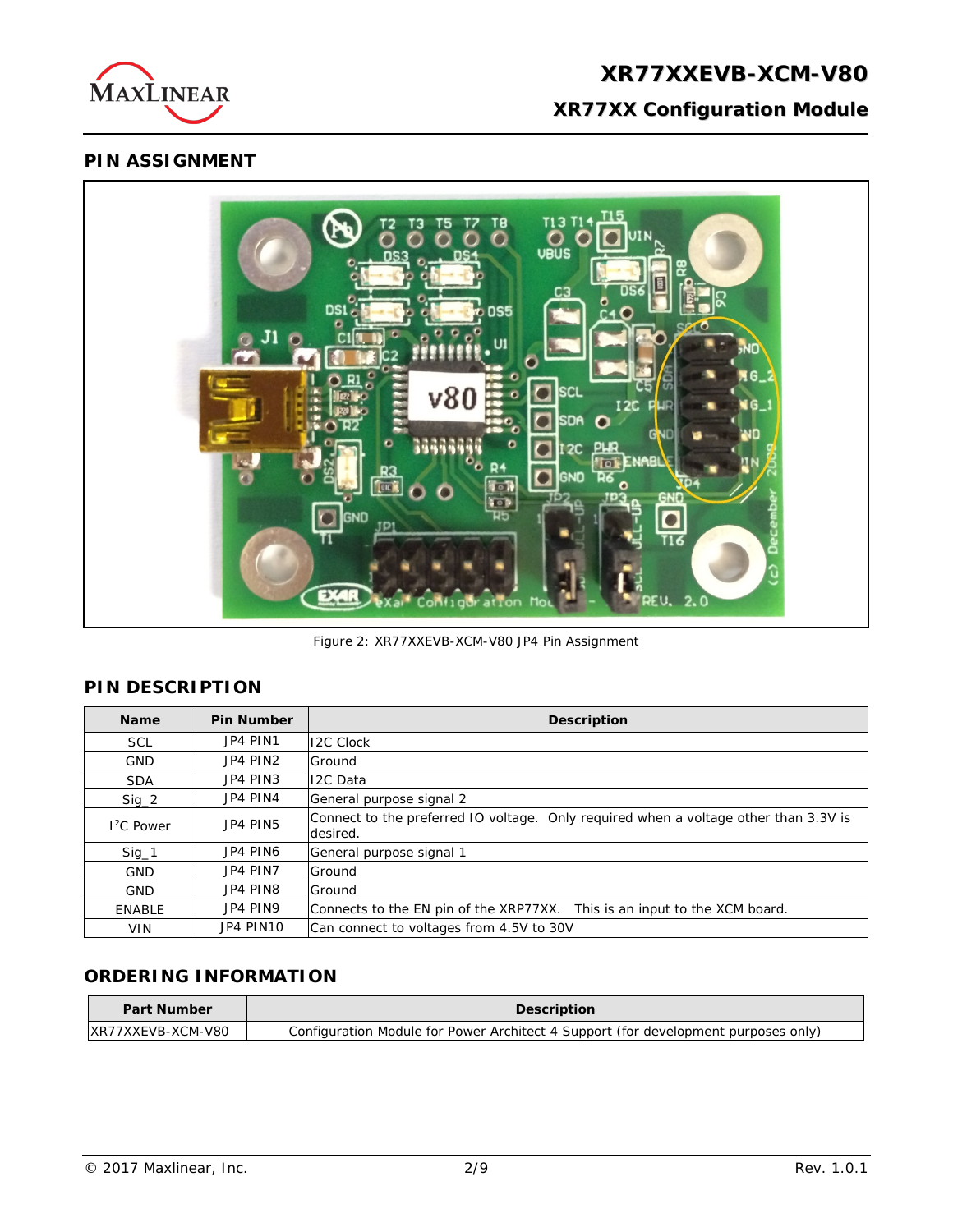

#### **USING THE EVALUATION BOARD**

#### **OPERATING ASSUMPTIONS**

The following are the basic assumptions for the operation of the XCM.

- Only one  $1^2C$  Master is active at any time on the customer board. The user must ensure that only 1 master is active on the I2C lines at the same time. This could entail Host in Reset, Host communication lines disabled, etc.
- The user must connect the appropriate signals to from the system board to the XCM JP4. At a minimum; SDA, SCL, and GND must be connected.
- VIN and ENABLE must also be connected, if the customer wants the XCM board to operate in "Standalone Mode" (not supported with XR77103).

#### **Using I2C Communication**

The XCM has an on board linear regulator to provide power to the µC and provides power to the  $1^2C$  lines. The  $1^2C$  bus pull-up resistors are 4.7kohm. By changing the position of the jumpers on JP2 and JP3, the pull-up resistors can be connected to either the 3.3V provided on the XCM or to the I2C Power connected to JP4 Pin 5. In Figure 2 the jumpers are configured to use the on board 3.3V. Moving them to the other position connects the pullup resistors to the external  $1<sup>2</sup>C$  Power.

IMPORTANT: When using the XCM with XRP7713EVB or XRP7714EVB demo boards, the jumpers should be configured to use the 3.3V provided on the XCM. When using with the XR77103EVB board, the jumpers should be removed since the I<sup>2</sup>C bus pull-up resistors are installed on the XR77103EVB.

If the system board already has pull-up resistors, then the jumpers can simply be removed. This is the most likely scenario for a system intended to interact with the programmable features of the PMIC device on the system board.

#### **COMMUNICATION WITH THE XCM**

If the XCM is connected to the PC before starting the PowerArchitect™ 4 software, the software should recognize the presence of the board automatically. If the board is connected after the software is started, the user will need to click on "File", then "Board Search" for the software to find the board.

Once the board is identified, the software will add a tab called "XCM" as shown in Figure 3.

This feature is not available for XR77103 device.



Figure 3: PowerArchitect™ 4 XCM Tab

#### **LED INDICATORS:**

There are 6 LEDs on the board.

There are four LEDs grouped in the upper left hand corner of the board as shown in Figure 3.

These are defined as:

#### **DS3: USB Operation**

GUI is communicating to XCM (solid on when USB is connected)

#### **DS4: Reconfig Mode**

The XCM will boot load the supported device with the stored configuration the ENABLE pin transitions from Low to High (not available for XR77103).

#### **DS1: USB Activity**

Flashes based upon the USB activity between the XCM and the PC.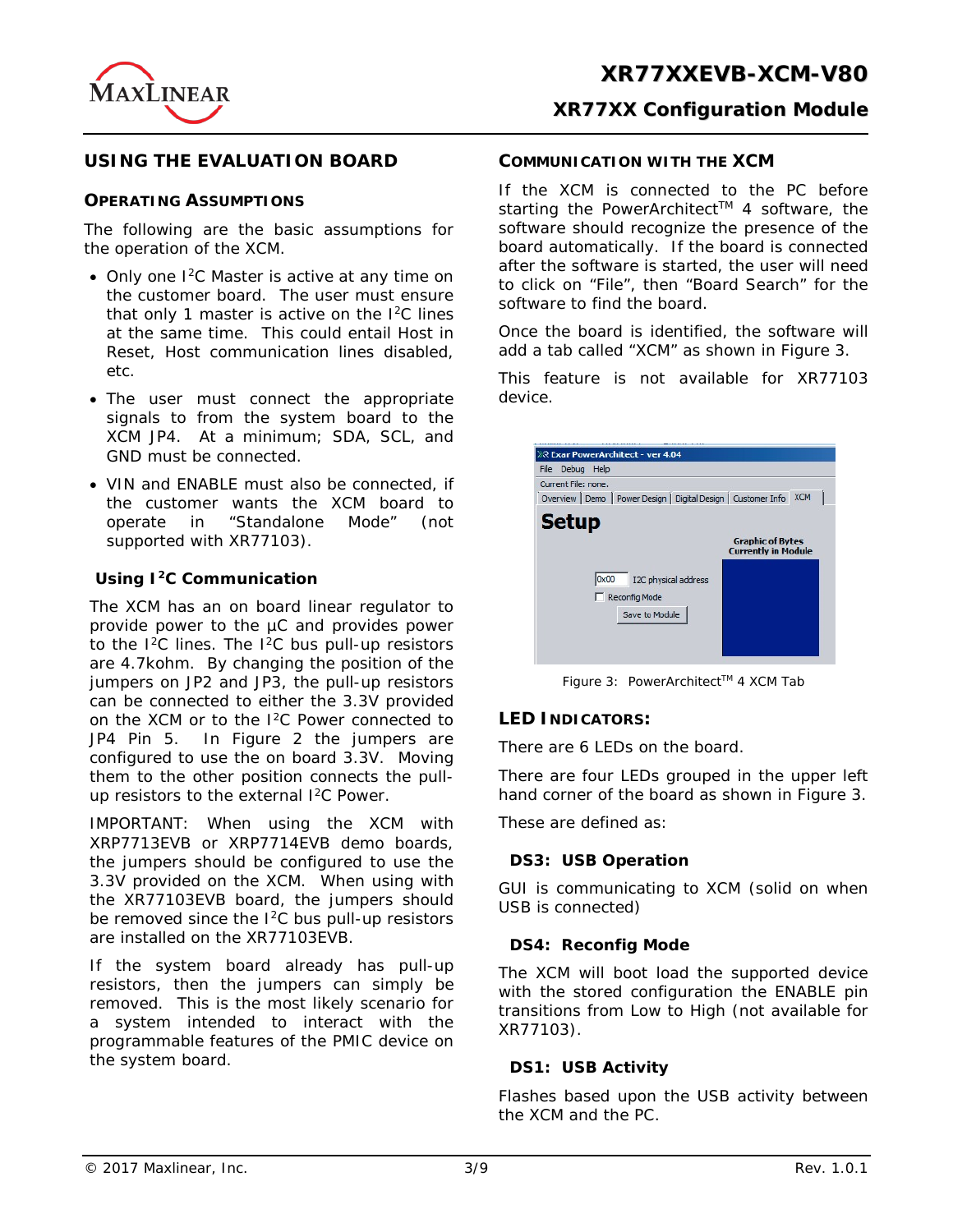

#### **DS5: I2C Activity**

Flashes based upon the I<sup>2</sup>C activity between the XCM and the PMIC.

#### **DS3: USB Power**

There is a fifth LED just to the right of the USB connector, which will be on permanently as long as USB power is applied to the XCM.

#### **DS6: 3.3V Power**

The sixth LED is in the upper right hand corner. This indicates the LDO is generating 3.3V and the µC is powered.

## **OPERATING THE XCM**

Here are the two basic operating modes of the XCM.

- Pass Through Mode: The XCM is getting its power from the USB, and the PowerArchitect<sup>™</sup> 4 GUI is operational. In this mode, the "USB Operating" LED DS3 will be on.
- Standalone Mode: The XCM is getting its power from VIN of the Customer Board; the GUI is not operational. In this mode, the XCM acts as a boot loader to the supported device (not available for XR77103).

#### **PASS THROUGH MODE**

When in USB Mode, the XCM supports passthru mode from the PC running PowerArchitect<sup>™</sup> 4 to the supported device on the designer's system board. This operation allows writes/reads to either the shadow registers or Non-Volatile Memory of the supported device

- XCM receives commands from the GUI (over USB), and translates them via  $1^2C$ .
- The GUI has the option to write a given configuration to NVM or Shadow Registers of the supported device.
- XCM also supports reads from the supported device shadow and NVM registers for display in PowerArchitect™ 4.

#### **STANDALONE MODE**

This mode is not supported for XR77103.

The XCM allows the GUI to save a configuration into Flash on the XCM. In order to enable the boot loader functionality, the "Reconfig Mode" box must be checked. When there is a stored configuration on the XCM flash, the GUI will indicate the presence of that information in the "Graphic of Bytes" box. To store a configuration to the XCM, click the "Same to Module" button.

| 22 Exar PowerArchitect - ver 4.04                                             |
|-------------------------------------------------------------------------------|
| Debua Help<br>File                                                            |
| Current File: C:\Users\jcronk\Documents\Config Files\Default 7704.cfg         |
| Overview   Demo   Power Design   Digital Design   Customer Info<br><b>XCM</b> |
| <b>Setup</b><br><b>Graphic of Bytes</b><br><b>Currently in Module</b>         |
| 0x00<br>I2C physical address<br>$\nabla$ Reconfig Mode<br>Save to Module      |
| <b>Programming XCM</b><br>$\vert x \vert$                                     |
| Success.<br>OK                                                                |
|                                                                               |

Figure 5: XCM Loaded for Standalone Mode

Note that only one configuration can be stored in the XCM. When storing the configuration onto the XCM, a "Success" window will pop up. After clicking "OK" there can be a noticeable delay in the software.

#### **Powering the XCM**

In order to operate, the XCM must have power provided either by connecting the VIN pin on JP4 to a power source from the system board or from USB power.

The XCM's on board linear regulator has a maximum input voltage of 30V, so whatever voltage source is powering the PMIC device on the system board can be connected to the XCM.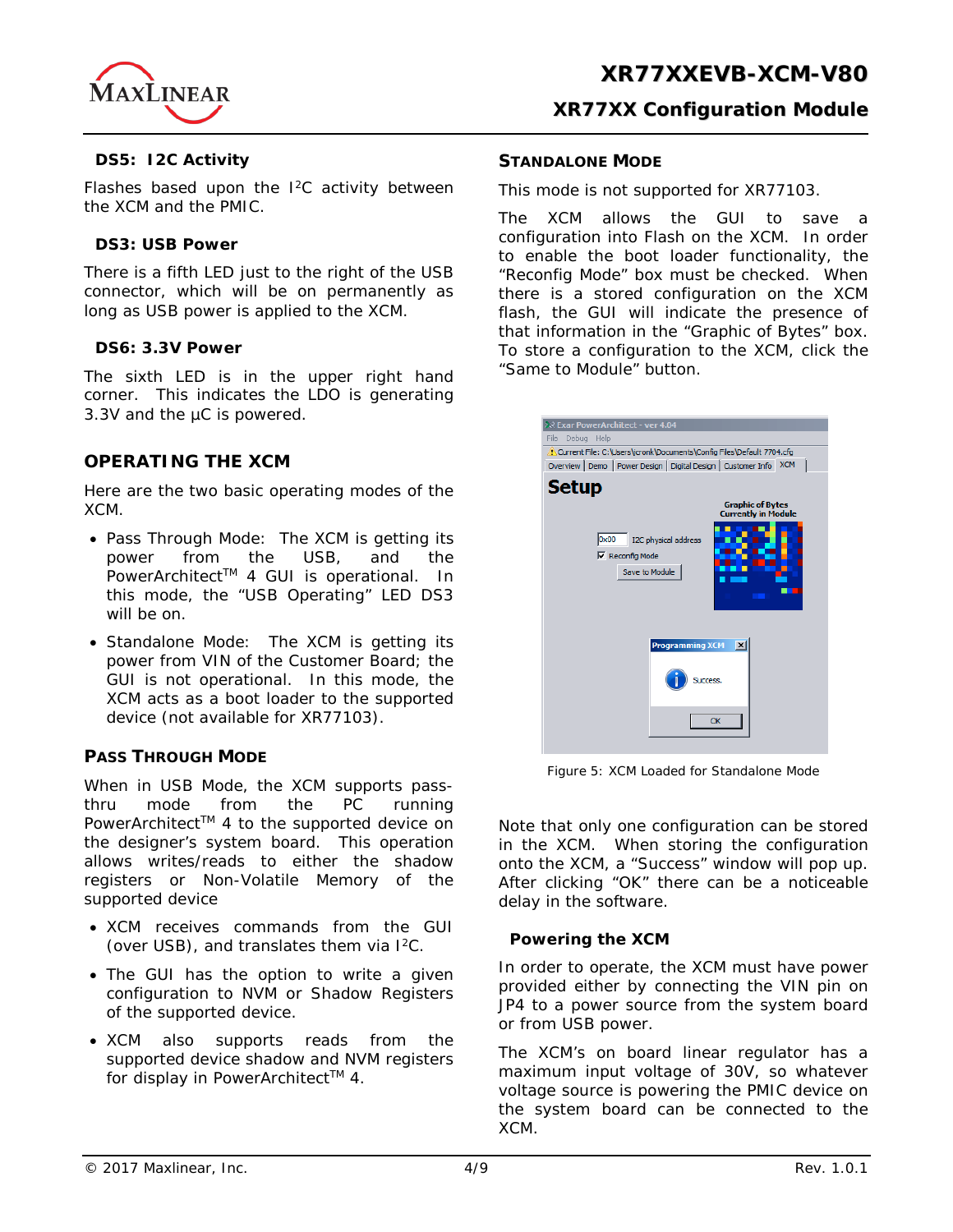

#### **Downloading the Configuration**

The XCM will download the configuration stored on the XCM FLASH memory on every reset of the supported device. It does by monitoring the ENABLE Pin for a LOW to HIGH transition (this is not supported for XR77103).

The XCM automatically downloads the saved Flash configuration into the supported device shadow registers via  $1^2C$ . The register data is loaded in a specific order to prevent misoperation of the supported device. The XCM first configures Fault Ignore settings, downloads channel information, and finally configures the channel and GPIO enables.

One could imagine the result, if the channel was enabled before the control loop PID coefficients were loaded.

#### **NVM Programming**

When in Standalone Mode, the primary intention for the XCM is to act as a boot loader into the shadow RAM. However, by installing a jumper between pins 2-4 on JP1, the XCM will program the NVM. There are no diagnostics in this mode. If a device's NVM has already been programmed, it cannot be re-programmed. If a changed configuration is attempted to be programmed into a previously programmed part, erroneous behavior is highly likely. The reason for including this function is for the developer who has concluded their evaluation and wishes to quickly program the NVM of the PMIC device on additional systems (not available for XR77103).

#### **XR77103 support**

Power Architect™ 4.24 or later makes use of the Sig\_1 and Sig\_2 signals to poll for PGOOD status from XR77103 and control the nWR pin during XR77103 NVM programming respectively. More information on the Power Architect<sup>™</sup> XR77103 support is available in "Power Architect 4 Quick Start Guide".

#### **WHEN THINGS DO NOT WORK**

The following are potential issues that may cause improper or no operation.

- SCL, SDA, or GND are swapped.
- Check that the I2C pull-up resister jumpers on JP2 and JP3 are in place. Or correctly configured for your system.
- If you made your own ribbon cable with a 10 pin connector and accidentally attach it reversed, you just tied VIN to SCL and damaged the  $\mu$ C. Time for a new XCM.
- You are using 2 foot long wires hanging loose creating an inductive loop which is blocking the I2C communication. Twisting them together should reduce the inductance.
- You can communicate to the part when it is not operating, but when you turn on the switching channels, communication stops. This is difficult to fix because the most likely cause is ground bounce caused by poor grounding practices. See ANP-32, "Practical Layout Guidelines for Universal PMIC Controllers"
- Another possibility if communication is not working is a long ground loop causing noise. One could put an isolator on the I2C line, but using a notebook computer with the power adapter disconnected works as well.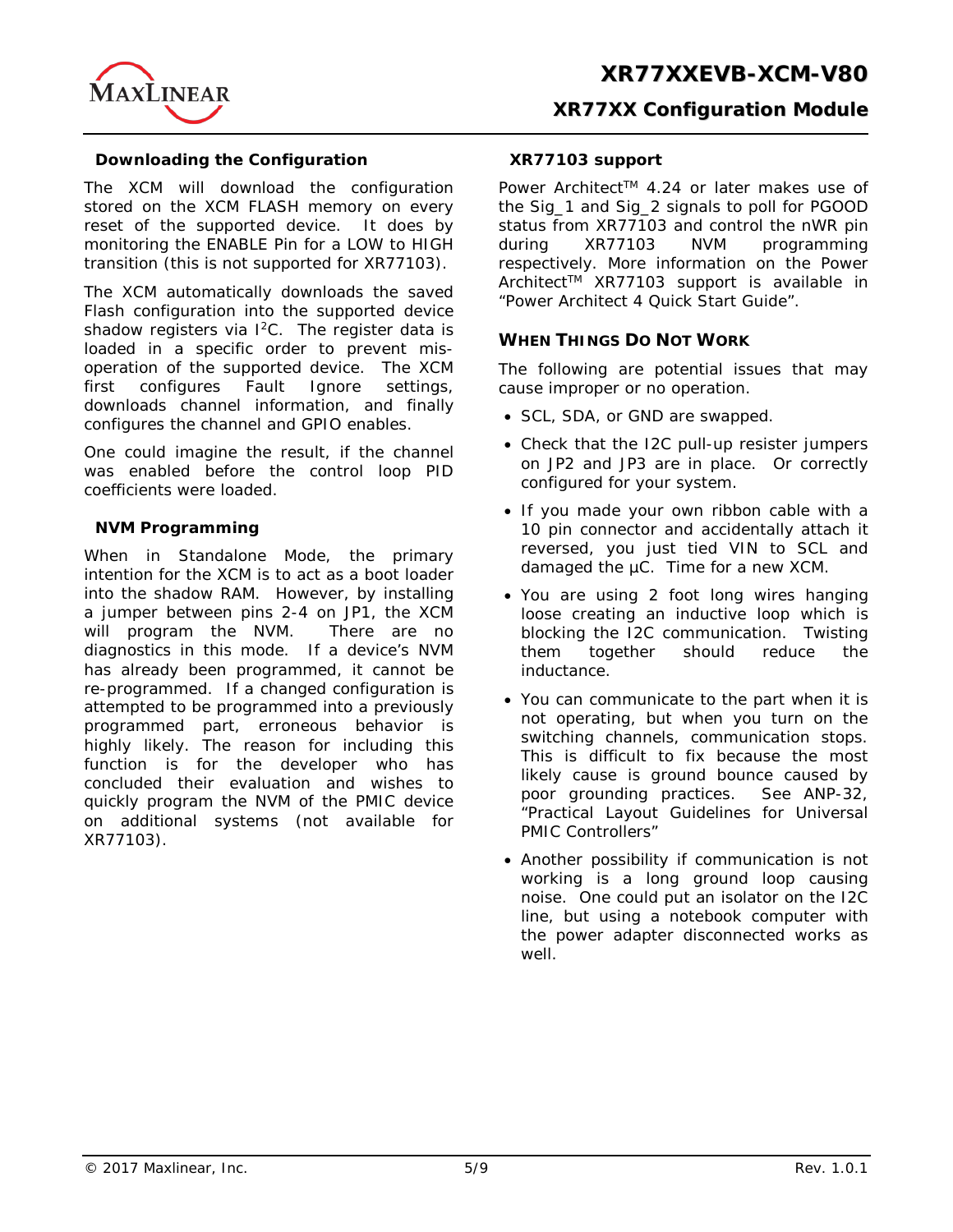

**XR77XX Configuration Module**

## **EVALUATION BOARD SCHEMATICS**

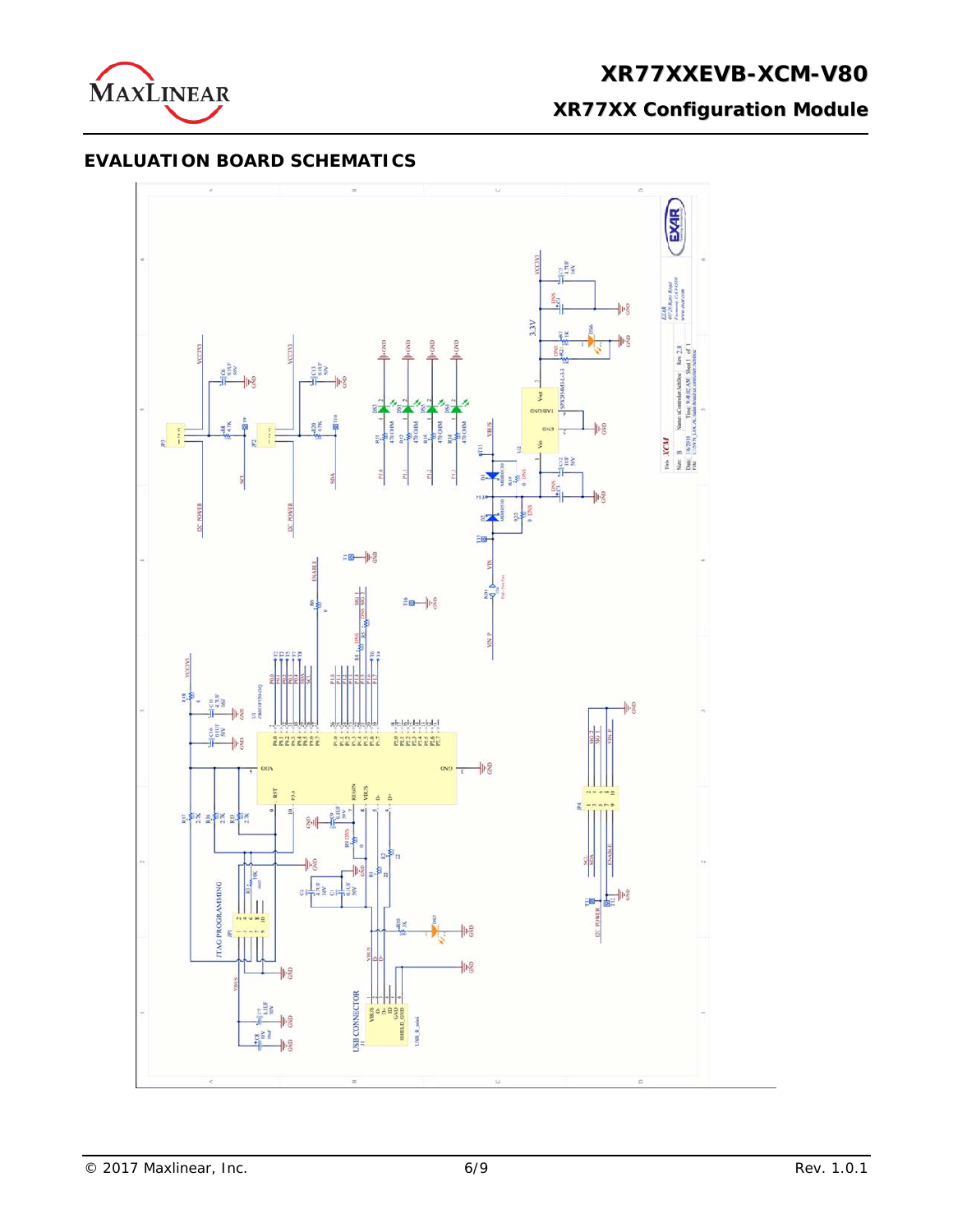

## **XR77XX Configuration Module**

## **BILL OF MATERIAL**

| Ref.                            | <b>Oty</b>     | <b>Manufacturer</b>               | <b>Part Number</b>   | <b>Size</b> | Component                                   |
|---------------------------------|----------------|-----------------------------------|----------------------|-------------|---------------------------------------------|
|                                 | 1              |                                   |                      |             | PCB REV2.0                                  |
| U <sub>1</sub>                  | 1              | Silicon Laboratories C8051F320-GQ |                      | LQFP-32     | IC 8051 MCU 16K FLASH 32LQFP                |
| U <sub>2</sub>                  | 1              | MaxLinear                         | SPX2954M3-L-3-3      | SOT-223     | IIC REG LDO 3.3V SOT-223                    |
| D1, D2                          | 2              | Fairchild                         | MBR0530T1            | SOD-323     | DIODE SCHOTTKY 500mA 30V                    |
| DS2, DS6                        | 2              | Wurth Elektronik                  | 150120EAS75000       | 1206p       | <b>LED AMBER SMD</b>                        |
| <b>DS1, DS3,</b><br>DS4, DS5    | 4              | Wurth Elektronik                  | 150120EVS75000       | 1206p       | lled Green SMD                              |
| C1, C7, C9,<br>C <sub>10</sub>  | 4              | <b>MURATA</b>                     | GRM188R71H104K       | 0603        | Cap, .1UF, 50V, X7R, 10%, 0603 SMD          |
| C2, C5, C11                     | 3              | <b>MURATA</b>                     | GRM21BR71C475KA73    | 0805        | C_Chip_4.7uF_16V_X7R_0805 SMD               |
| C <sub>8</sub>                  | 1              | Vishay                            | 293D106X9010B2TE3    |             | B TANT CAP Cap, Tantalum 10uF 10V, CASE B   |
| C12                             | 1              | <b>MURATA</b>                     | GRM21BR71H105KA12L   | 0805        | Cap, Ceramic, 1uF 50V, X7R, 10% 0805        |
| R <sub>1</sub> , R <sub>2</sub> | $\overline{2}$ | PANASONIC                         | ERJ-3EKF22ROV        | 0603        | Res 22 OHM 1% 0603 SMD                      |
| R <sub>3</sub>                  | 1              | <b>ROHM</b>                       | MCR03EZPFX1002       | 0603        | RES 10K 1/10W 1% 0603                       |
| R4, R5, R6                      | 3              | PANASONIC                         | ERJ-3GEY0R00V        | 0603        | Res 0 OHM 0603 SMD                          |
| R7                              | 1              | PANASONIC                         | ERJ-6ENF1001V        | 0805        | RES 1K OHM 1/8W 5% 0805 SMD                 |
| <b>R10</b>                      | $\mathbf{1}$   | PANASONIC                         | ERJ-6GEYJ302V        | 0805        | RES 3K OHM 1/8W 5% 0805 SMD                 |
| R11, R12,<br>R14, R15           | 4              | PANASONIC                         | ERJ-6GEYJ471V        | 0805        | IRES 470 OHM 1/8W 5% 0805                   |
| R8, R20                         | 2              | PANASONIC                         | <b>ERJ-3EKF4701V</b> | 0603        | RES 4.7K OHM 1/10W 1% 0603 SMD              |
| R <sub>18</sub>                 | 1              | PANASONIC                         | ERJ-6GEY0R00V        | 0805        | Res 0 OHM 0805 SMD                          |
| R13, R16, R17                   | 3              | PANASONIC                         | ERJ-3EKF2701V        | 0603        | RES 2.7K OHM 1/10W 1% 0603 SMD              |
| KB1                             | $\mathbf{1}$   | PANASONIC                         | ERJ-8GEY0R00V        | 1206        | Res 0 OHM 1206 SMD                          |
| J1                              | 1              | Wurth Elektronik                  | 65100516121          |             | USB_B_mini CONN RECEPT MINIUSB R/A 5POS SMD |
| JP1, JP4                        | $\overline{2}$ | <b>Wurth Elektronik</b>           | 61308021121          | HDR2X5      | CONN Header 5x2, 0.1 inch                   |
| JP2, JP3                        | 2              | Wurth Elektronik                  | 61304011121          | HDR1X3      | ICONN HEADER 3POS 0.1 VERT GOLD             |
| T9, T10, T11,<br>T12            | 4              |                                   |                      |             | <b>TEST POINT</b>                           |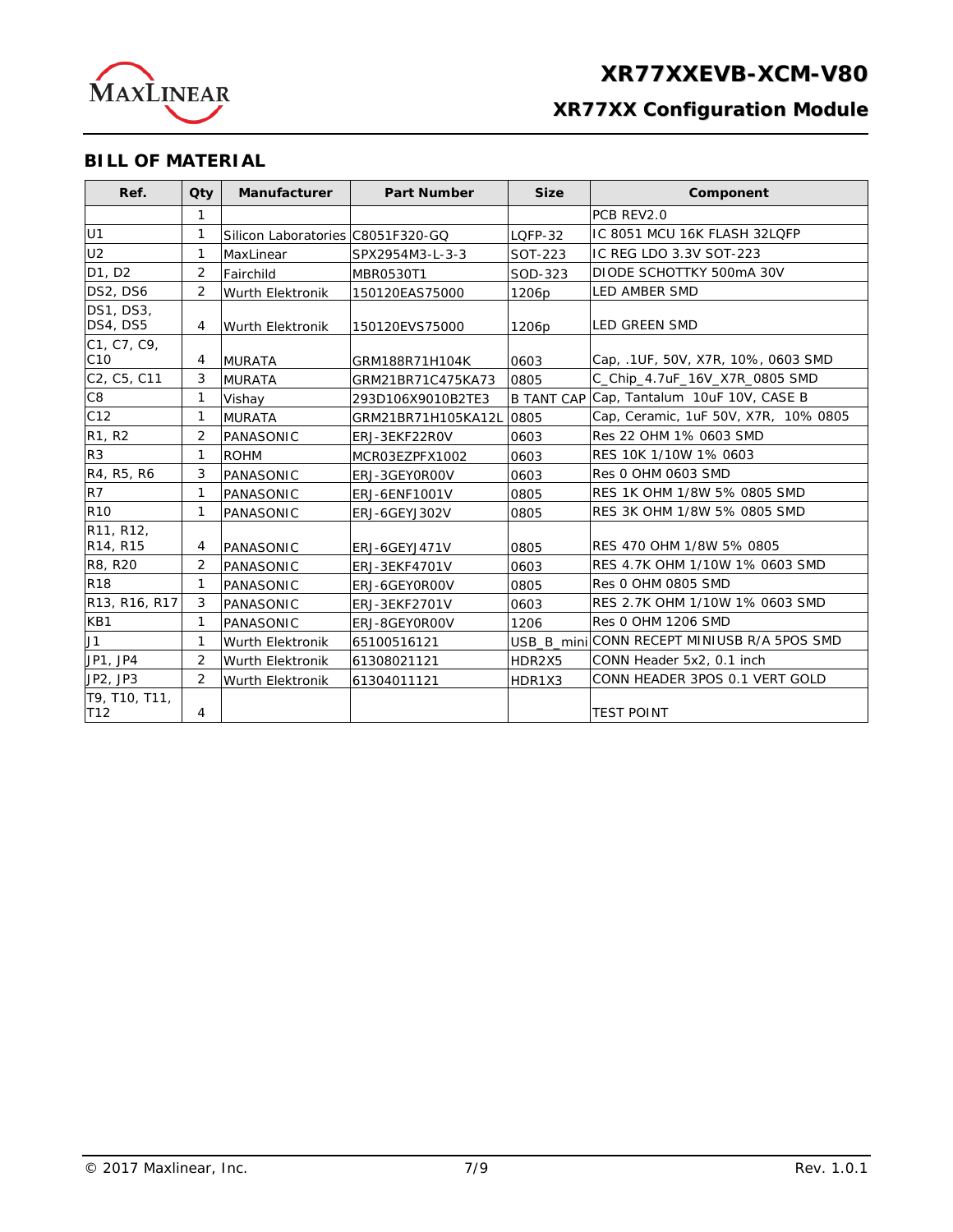

# **XR77XXEVB-XCM-V80 XR77XX Configuration Module**

## **EVALUATION BOARD LAYOUT**